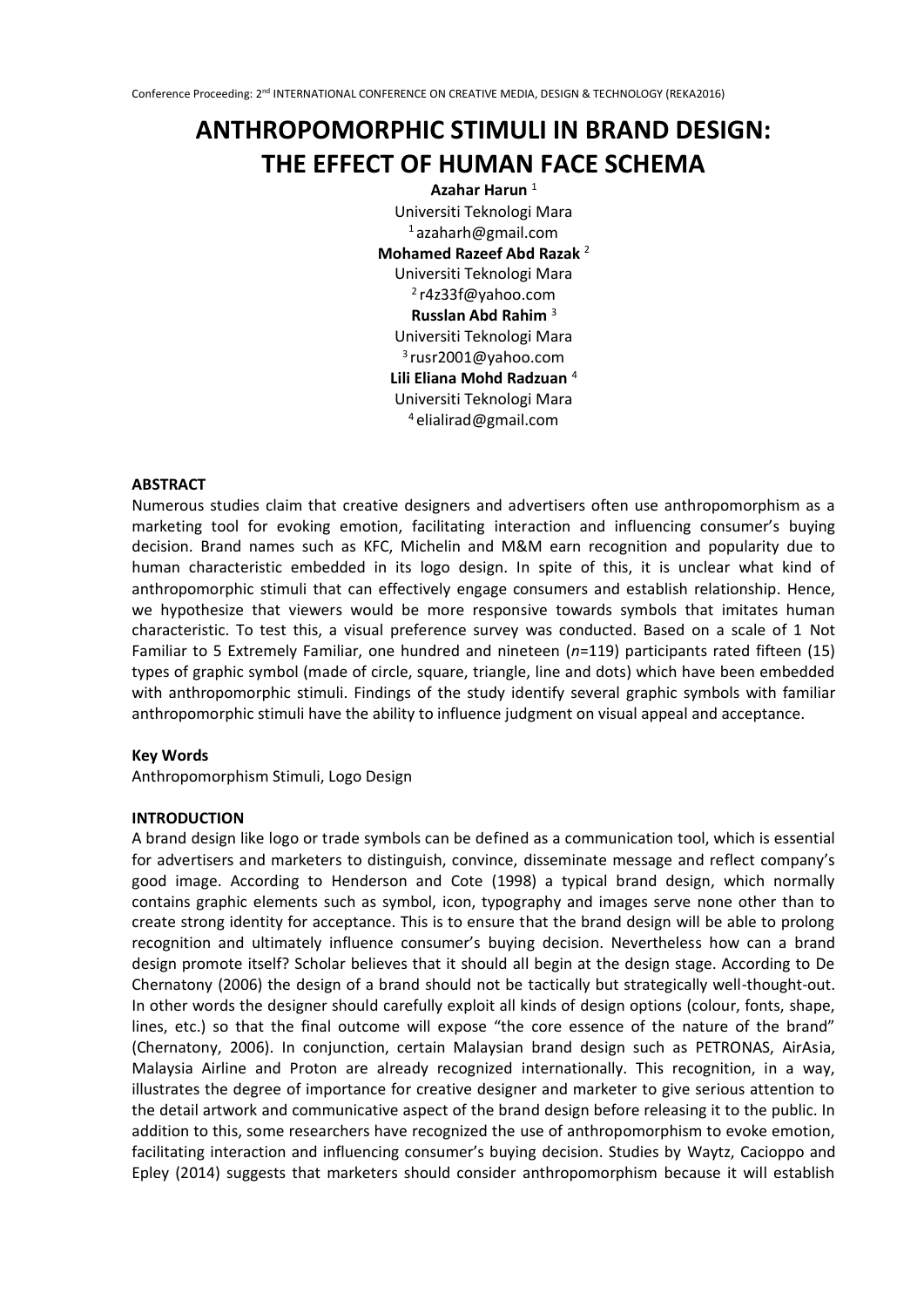empathic connection with non nonhuman agents, for judgments of responsibility and culpability, and for creating social influence. Rauschnabel and Ahuvia (2014) state that anthropomorphism is essential in brand marketing. They believe that the more consumer perceive anthropomorphism in a brand, eventually they will develop intimate relationship, trust and loyalty. This phenomenon is referred as brand love. They concluded by identifying four promising ways that can increase perceived anthropomorphism in a brand, 1. Communicate in the first person, 2. Use of stimuli that imitate human characteristic, 3. create a strong brand personality and 4. interact through social media.

#### **LITERATURE REVIEWS**

Anthropomorphism is a natural tendency, which enables audience to attribute human elements in animals and nonliving things (Guthrie,1995). Anthropologists posit that this thought may have been originated from animism which is a belief that all things have a spirit or soul, legend, and the need to have visual images of gods. Thus many ancient religions and myths depict deities in dual bodies, half human and half beast. In Hinduism, lord Ganesh is portrayed as the elephant headed god whereas in ancient Greek mythology, the Centaur is depicted a half man and half horse creature. Many people also believe that Mother Nature is conscious and aware. For instance, prior to commencement of climbing expedition, the Sherpa would normally perform a ritual called Puja to seek blessing from the mountain spirit. Aside from religion, anthropomorphism is also encountered in everyday event, for example believing that some pet animals (dogs, cats, bird, etc.) have characteristic and behavior similar to human, describe the effect of anthropomorphism in social context (Chartrand, Fitzsimons & Fitzsimons, 2008). Why do humans anthropomorphize? In *Beyond the Brain: How Body and Environment Shape Animal and Human Minds,* Barrett (2011) suggests that since humans possess unique qualities, it is tempting not to resist attributing ourselves to other beings. In *On Seeing Human: A Three-Factor Theory of Anthropomorphism,* Epley, Waytz, and Cacioppo (2007) propose three factors involving cognitive and social determinants. These factors are Sociality, Effectance and Elicited agent Knowledge (SEEK). Sociality is defined as the demand to establish social connections with other humans. Effectance involves the drive to communicate effectively with nonhuman subjects. Elicited agent Knowledge refers to the notion that knowledge about humans is likely to serve as the basis for anthropomorphism since it is readily accessible at the time of judgment. In addition to the theories as discussed earlier, we suggest that anthropomorphism perception may also due to our inquisitive nature. As human, we are always curious about certain unfamiliar phenomenon. For example some people believe that a crop circle phenomenon (a symbol found on crop field) is linked with extraterrestrial event. Hence we often make assumption by referring to our own understanding, experience, culture and also beliefs. Consider the following analogy. When our neighbor's dog barks ferociously, immediately we would think that something is wrong or someone is in danger. Perhaps there is a stranger standing in front of the house or maybe a burglar trying to break in. At this point usually, we would be able to predict the event and 'see' the person. How do we explain this phenomenon? Subconsciously, our mind attempts to evaluate the situation and relate it to social means such as entreaty or threat. The barking sound triggers our anthropomorphism sense, which in return influences our final judgment or action. Contrary to the notion, which regards anthropomorphism as a spontaneous reaction, some scholars argue that it can also be intentional. For example, University of Minnesota has developed a life like mannequin, which will be used for training military medics. According to Dr Robert Sweet, associate professor of urology and director of SimPORTAL, the mannequin is designed for the purpose of simulation training, as it will give the medics better exposure before they experience it in a real life situation. A study by Choi, Miracle & Biocca (2001) states that "When a user interacts with a human-like virtual agent, talking and moving in a vividly simulated audio-visual environment, more sensory cues will be involved and perceived by the users. Such an interaction will lead to a higher degree of telepresence than if no agents were present. Also, it is expected that a higher degree of social presence will be conveyed as the user interacts with an agent capable of both verbal and nonverbal cues".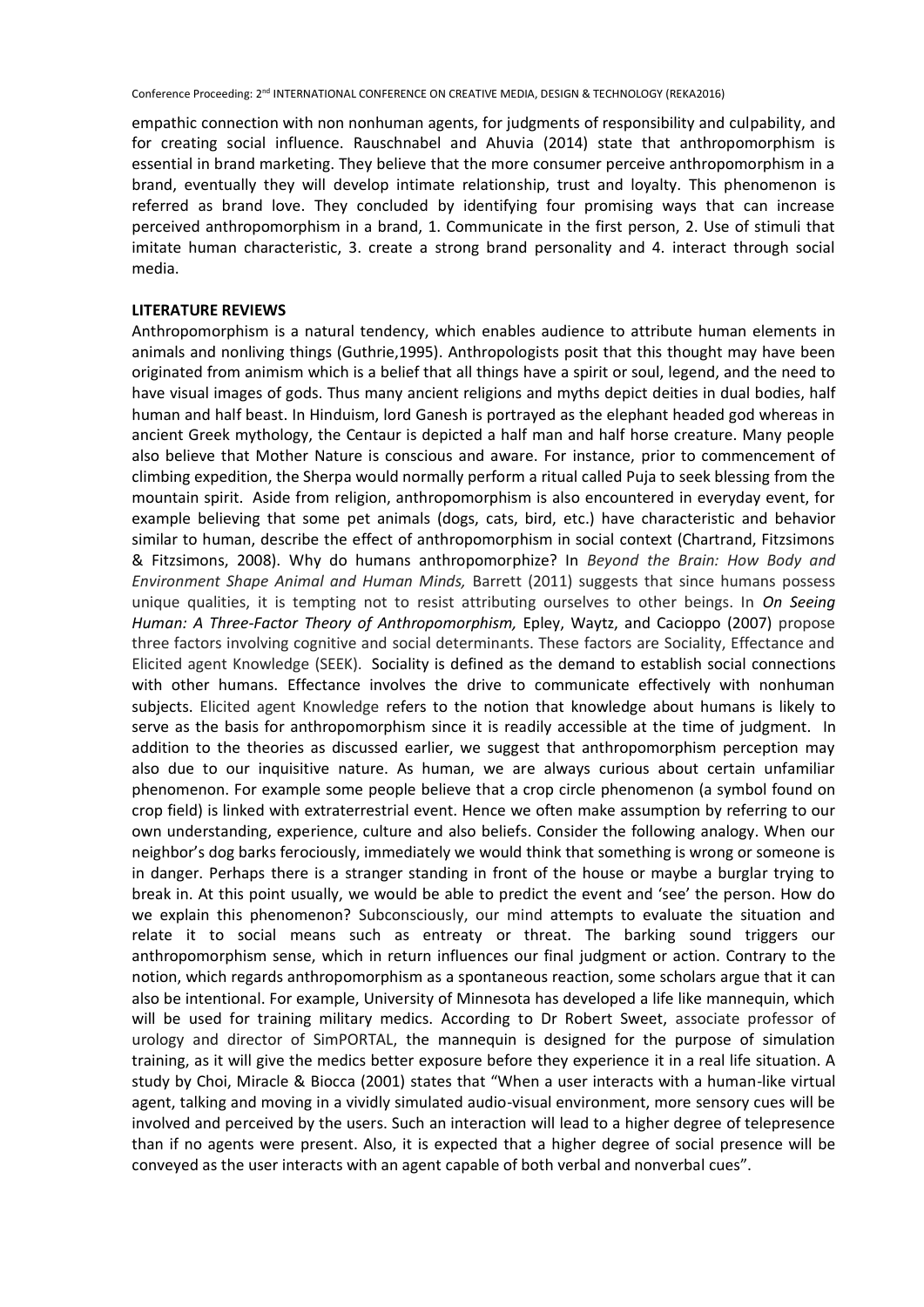In regards to brand design, many researchers have been acknowledging anthropomorphism for its capability in positioning a brand, prolonging recognition and persuading consumer to make purchase decision. In this sense, the creative designers and marketers are responsible for developing an image or personality to induce the consumers. A study by Hosany, [Prayag, Martin](http://h) and [Wai-Yee Lee](http://h) (2013) shows that Sanrio's lovable anthropomorphic character Hello Kitty earns a special place in consumers' heart worldwide. Sanrio has been persuading Hello Kitty fans to stay loyal to the brand even in adulthood. Apparently, according to Hosany et al., 2013) this is achieved through strategic marketing program which integrates character licensing, third-party collaboration, capitalizing on nostalgia, product-line extensions, brand extensions, sustaining consumer interests, and harnessing technology (Hosany et al., 2013). In addition, he also states that Sanrio employs a unique marketing tactics by ensuring that the appearance of Hello Kitty is kept simple, cute and innocence. Ethologist scholar, Konrad Lorenz refers this factor as baby schema (Kindchenschema) which is a set of infantile physical features such as the large head, round face and big eyes that is perceived as cute and motivates caretaking behavior in other individuals (cited in [Glocker,](http://h) [Langleben, Ruparel, Loughead,](http://h) [Gur,](http://h) & [Sachser,](http://h) 2009). The following discussions present some case studies of popular brand design that uses anthropomorphic stimuli (shape, line, dots and type) to communicate value and establish relationship with consumer.

## **Case Study of LG**





Founded in South Korea in 1947, LG is one of the world famous household brand names for electronic appliances. Unlike other competitors like Sony and Mitsubishi, LG brand is distinctively unique due to its anthropomorphic feature. Using only limited geometric shape, lines and typographic elements, LG brand is specifically designed to symbolize the world, future, technology youth and humanity. LG brand is constructed using typographic elements. A letter 'G' is used as a profile outline of a human face while a letter L is placed inside the letter G which apparently resemble a nose. A small dot, which represents an eye, is added to make it appear more recognizable. However LG brand design does not refer to any specific gender. Despite this, the anthropomorphic stimuli in LG brand are outstanding thus allowing viewers to identify and link it to value and quality.

#### **Case Study of Amazon**



Fig. 2

Amazon is an American electronic commerce and cloud computing company. The company was founded by Jeff Bezos in 1994. Overall Amazon logo can be classified as typographic. What is interesting about Amazon logo is that it seems to be smiling at us. This is noticed through the "smiley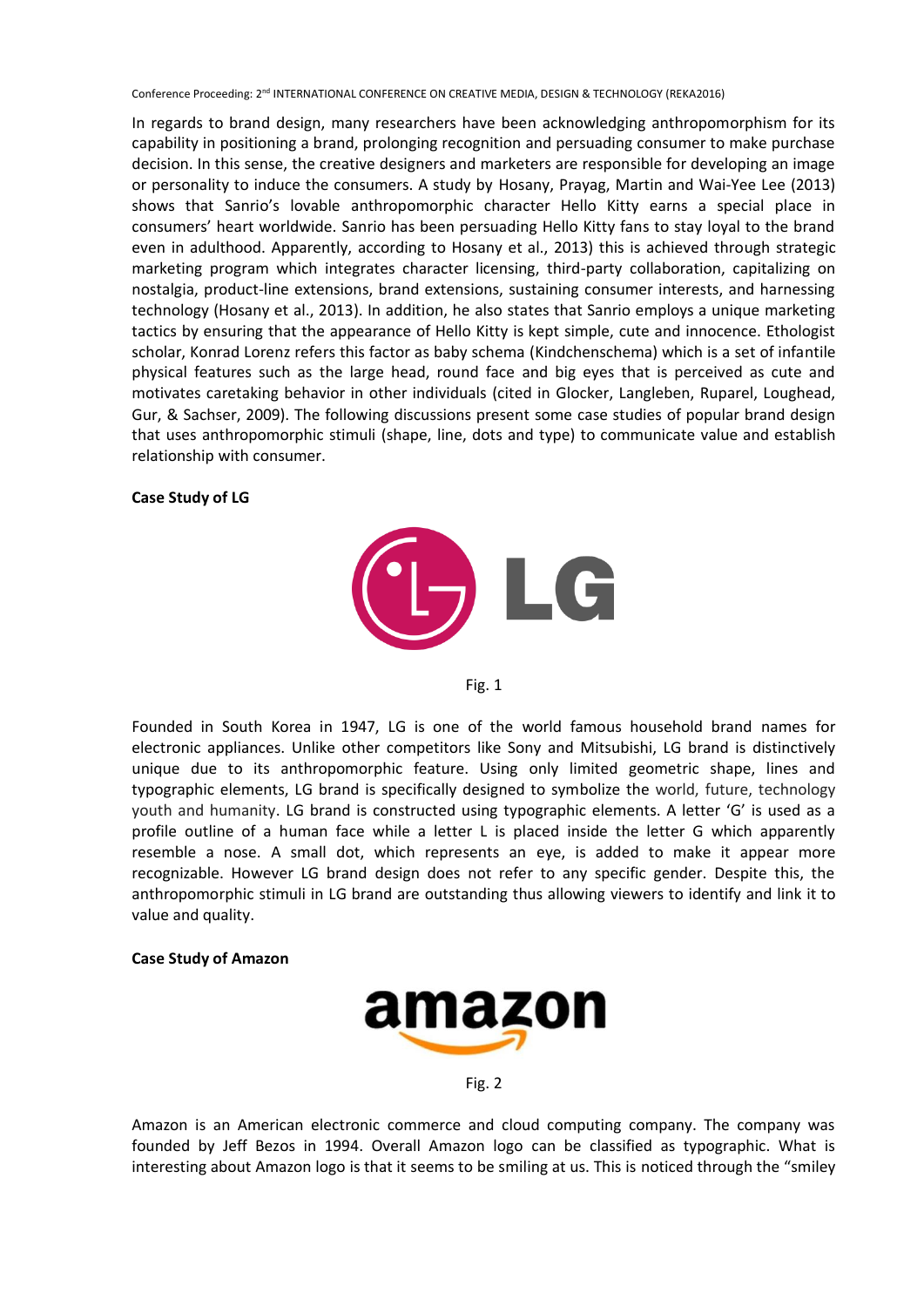arrow" positioned beneath the word amazon. According to the designer, Turner Duckworth (cited in Berman, 2014) the so-called smiley arrow beneath "Amazon" actually carries a hidden message. It begins at "a" and ends at "z," emphasizing that the company carries absolutely everything "from A to Z." In spite of what the designer intended it to be, the logo has successfully attract audience's attention thus making the company feel friendly and approachable. Table 1 provides a list of international brand names that contains anthropomorphic stimuli.

| Table 1        |                                  |                                                                                    |
|----------------|----------------------------------|------------------------------------------------------------------------------------|
| <b>No</b>      | Logo                             | <b>Company description</b>                                                         |
| $\mathbf{1}$   | KUMON<br>MATH. READING. SUCCESS. | Kumon is a private tutoring Icenter<br>founded by Tori Kumon from Osaka,<br>Japan. |
| $\overline{2}$ | <b>L'JJPBS</b>                   | PBS is an American public broadcaster and<br>television program distributor.       |
| $\overline{3}$ | Mac <sup>™</sup> OS              | Mac Os is an operating system from Apple<br>incorporated                           |
| $\overline{4}$ |                                  | Starbuck is an American coffee company<br>and coffeehouse chain                    |
| 5              | <b>STUDIOS</b>                   | CBS is an American television broadcast<br>company.                                |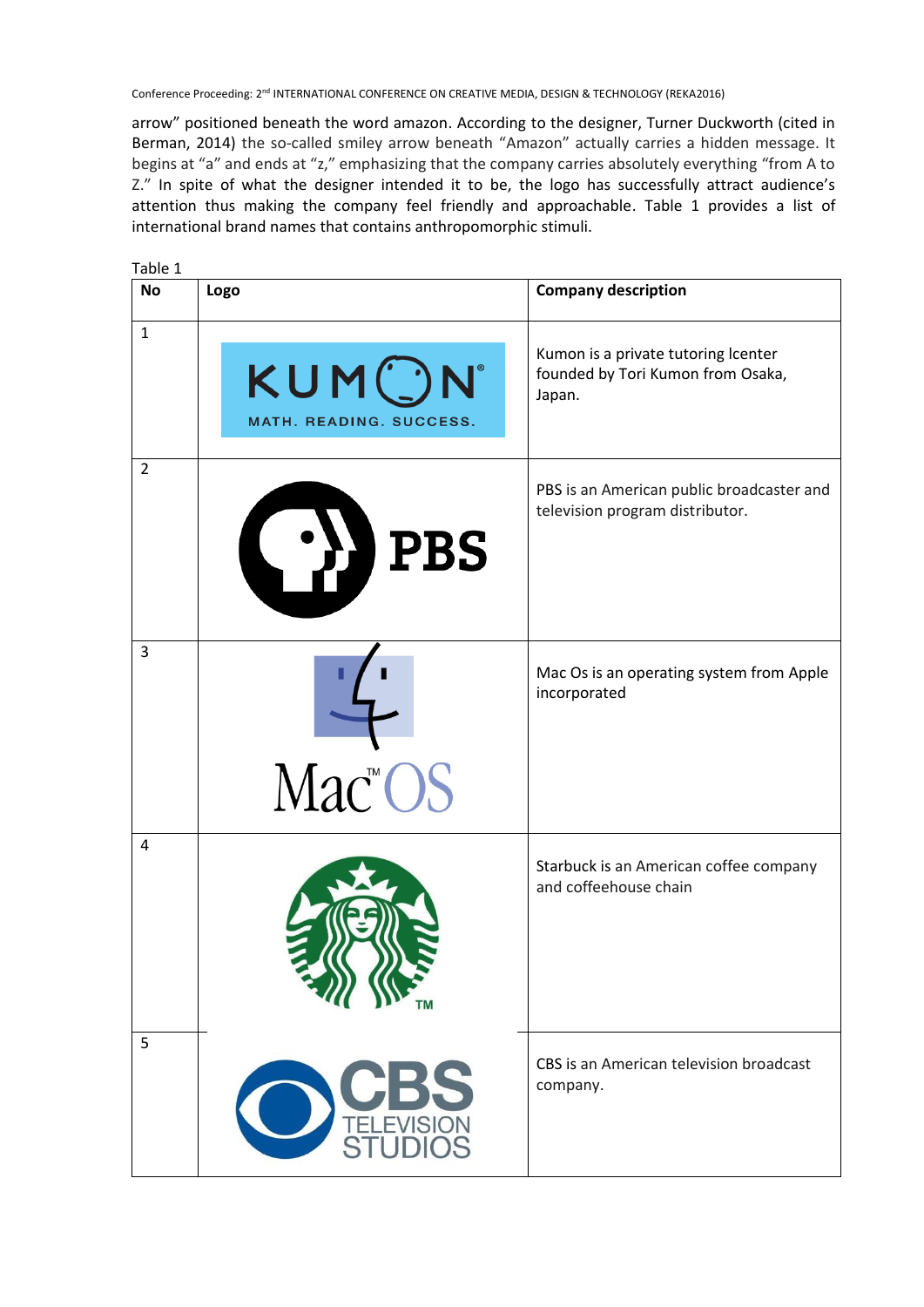| 6              | CIOFCND              | Android is a mobile operating system (OS)<br>currently developed by Google                                |
|----------------|----------------------|-----------------------------------------------------------------------------------------------------------|
| $\overline{7}$ | <b>KFC</b><br>sogood | KFC is an American fast food reataurant.                                                                  |
| 8              |                      | The Quaker Oats Company is an American<br>food conglomerate based in Chicago.                             |
| 9              |                      | Pringles is a brand of potato- and wheat-<br>based stackable snack chips owned by the<br>Kellogg Company. |
| $10\,$         | WELLA                | Wella is a major German hair care<br>company headquartered in Geneva,<br>Switzerland.                     |

#### **PROBLEM STATEMENTS**

In *Is That Car Smiling at Me? Schema Congruity as a Basis for Evaluating Anthropomorphized Products*, Aggawarl and McGill (2007) measure the common form of anthropomorphism to see whether or not the human facial feature in a car is plausible. In order to conduct this study, the researchers showed 42 participants a picture of the front of a car that was modified using digital imaging software to mimic human facial expression of a smile and a frown. Next they asked the participants to evaluate the car's new look by referring to a two-item measure on the extent to which the car was seen as human (had come alive, like a person). From this, they discover that the participants have the tendency to perceive the car as a person and evaluate it more positively when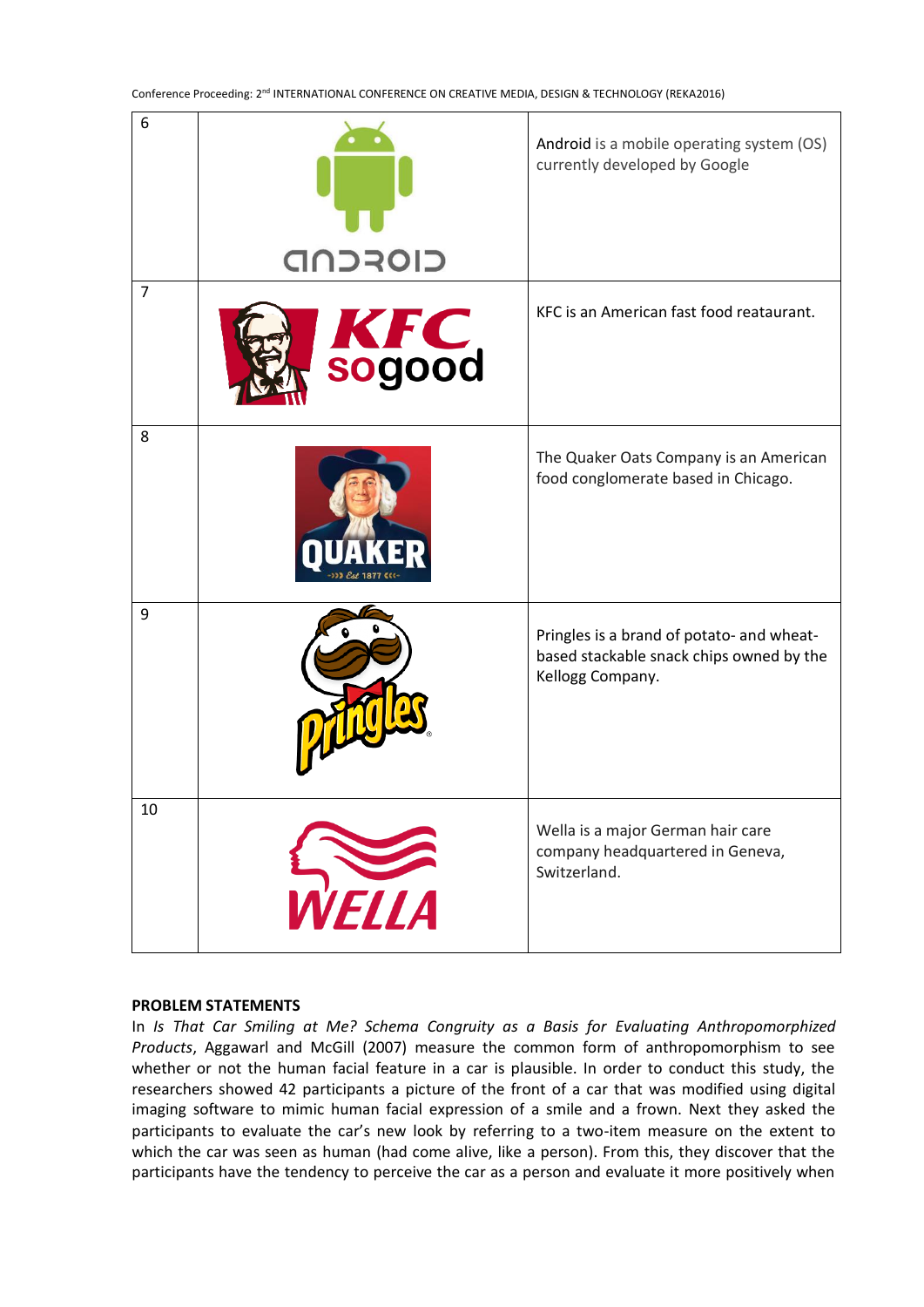the target feature was more congruent (smiling) than less congruent (frowning). Masahiro Mori (1970) a Japanese professor of robotic suggests a hypothesis called "The Uncanny Valley" which specifically measures audience's emotional response towards a robot. He states that if a robot appears more human, there is a tendency that the observer's' emotional response to the robot will become positive and empathic. However if the appearance of the robot reached a point that is virtually indistinguishable from the real thing (human), thus the response quickly changes from positive to that of strong revulsion such as petrify or eerie. However, as the robot's appearance continues to become less distinguishable from that of a human being, the emotional response becomes positive once again and approaches human-to-human empathy levels. Although there are many studies concerning anthropomorphism, surprisingly no systematic measure has been employed to investigate the effectiveness of anthropomorphic stimuli in brand design. Anthropomorphic stimuli are useful for establishing connection between the product and the consumer. It plays a role as a mediator which enable consumers identify the brand in order to build relationship and loyalty. In this regard, we believe that anthropomorphic stimuli should be exploited and integrated in brand design in order to enhance its personality. In this regard, the present study hypothesizes that viewers will favor a brand design that possesses familiar anthropomorphic stimuli than that of unfamiliar ones. Hence the following question is posed, what kind of anthropomorphic stimuli that might offer the best persuasive ability?

## **METHODOLOGY**

This study has adopted and improvised a unique visual analysis approach called Visual Preference Survey (VPS). VPS is a common measurement tool used by researcher in town and urban planning to obtain public view about a place, town, residential area and parks (Silberstein & Maser, 2013). Basically it requires participants to observe a picture of a subject and then rate it based on a preference scale depending on how well he or she likes or dislikes. Before this task can be carried out, some alterations were done to conform to the research subject. Instead of using existing image, we created fifteen (15) graphic symbols consisting circles, squares, lines and dots. These symbols contain anthropomorphic stimuli that imitate human characteristic particularly on face area. Using a five point rating instrument ranging from 1. Not Familiar to 5 Extremely Familiar, one hundred and nineteen *(n*=119) undergraduate students participated in the survey. In general, the survey instrument contains fifteen multiple symbols (15) which the respondents will need to evaluate and rate each of them based on the preference rating scale. Table 2 provides the detail of the instrument that includes category, sample code, symbols and description.

| Category                              | <b>Sample Code</b> | <b>Symbols</b> | <b>Description</b>       |
|---------------------------------------|--------------------|----------------|--------------------------|
| A. Symbol that imitates<br>human face | A1                 |                | 3 small dots in a circle |
|                                       | A2                 |                | 2 small dots in a circle |
|                                       | A3                 |                | 1 small dot in a circle  |

| c.<br>o |  |
|---------|--|
|         |  |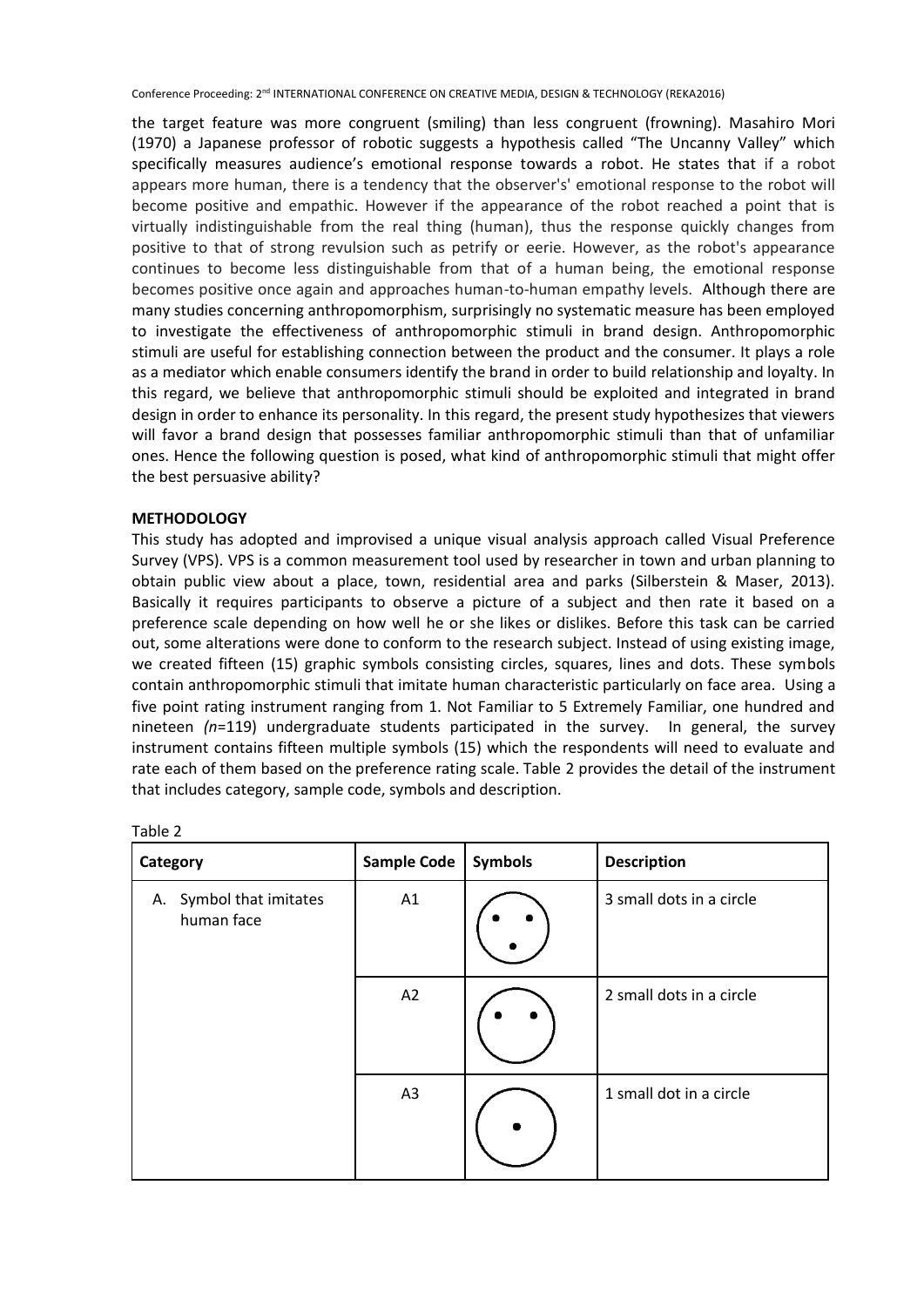| B. Symbol imitates<br>human eyes             | A4             | 3 big dots crowding in a circle                        |
|----------------------------------------------|----------------|--------------------------------------------------------|
|                                              | A <sub>5</sub> | 3 small dots placed in the<br>center of a circle       |
|                                              | A <sub>6</sub> | 3 small dots placed near the<br>outer ring of a circle |
| C. Symbol that imitates<br>robot face        | A7             | 3 small dots in a circle                               |
|                                              | A <sub>8</sub> | 3 small squares in a big square                        |
|                                              | A <sub>9</sub> | 3 small triangles in a big<br>triangle                 |
| D. Symbol that suggests a<br>smile           | A10            | Half circle line                                       |
|                                              | A11            | Short horizontal line                                  |
|                                              | A12            | Short diagonal line                                    |
| E. Symbol that<br>evoke emotional<br>meaning | A13            | A colon ": " and close bracket<br>")" symbol           |
|                                              | A14            | A semi-colon ";" and greater<br>than ">" symbol"       |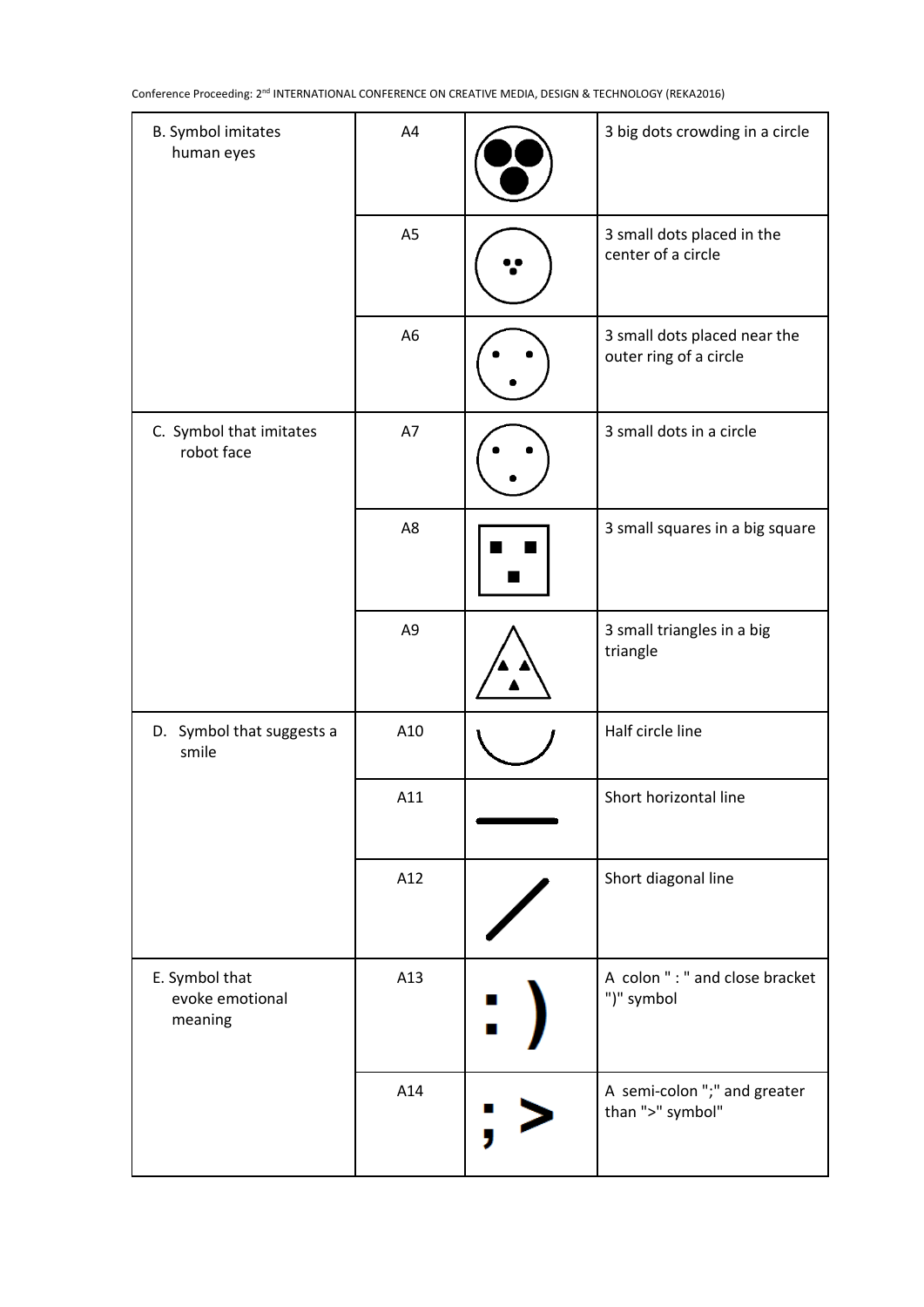| A15 | A minus "-" and a plus "+"<br>symbol" |
|-----|---------------------------------------|
|     |                                       |

# **RESULTS & DISCUSSION**





Figure 3 displays the result for Category A: *Symbol that imitates human face.* As shown in the graph, sample A1 (3 small dots in a circle) indicates a score of 63% Extremely Familiar, 37% Very Familiar, 0% Familiar, 0% Slightly Familiar and 0% Not Familiar. Sample A2 (2 small dots in a circle) indicates a score of 0% Extremely Familiar, 6.7% Very Familiar, 91.6% Familiar, 1,7% Slightly Familiar and 0% Not Familiar. Sample A3 (1 small dot in a circle) indicates a score of 0% Extremely Familiar, 0% Very Familiar, 0% Familiar, 6.7% Slightly Familiar and 92.4% Not Familiar. Table 3 below provides the result of frequency of familiarity for this category.

Table 3 Frequency of Familiarity (Category A: *Symbol that imitates human face*)

| Symbol         | <b>Description</b>       | Not Familiar to   | Percentage | Familiar to | Percentage |
|----------------|--------------------------|-------------------|------------|-------------|------------|
| Code           |                          | Slightly Familiar |            | Extremely   |            |
|                |                          | (< 3)             |            | Familiar    |            |
|                |                          |                   |            | ( > 2)      |            |
| Α1             | 3 small dots in a circle | 0                 |            | 119         | 100        |
| A2             | 2 small dots in a circle | 2                 | 1.7        | 117         | 98.3       |
| A <sub>3</sub> | 1 small dot in a circle  | 119               | 100        |             |            |

Based on this result, it could be suggested that the respondents have the tendency to choose sample (graphic symbol) that depicts common human face schema. As observed in sample A1, the two small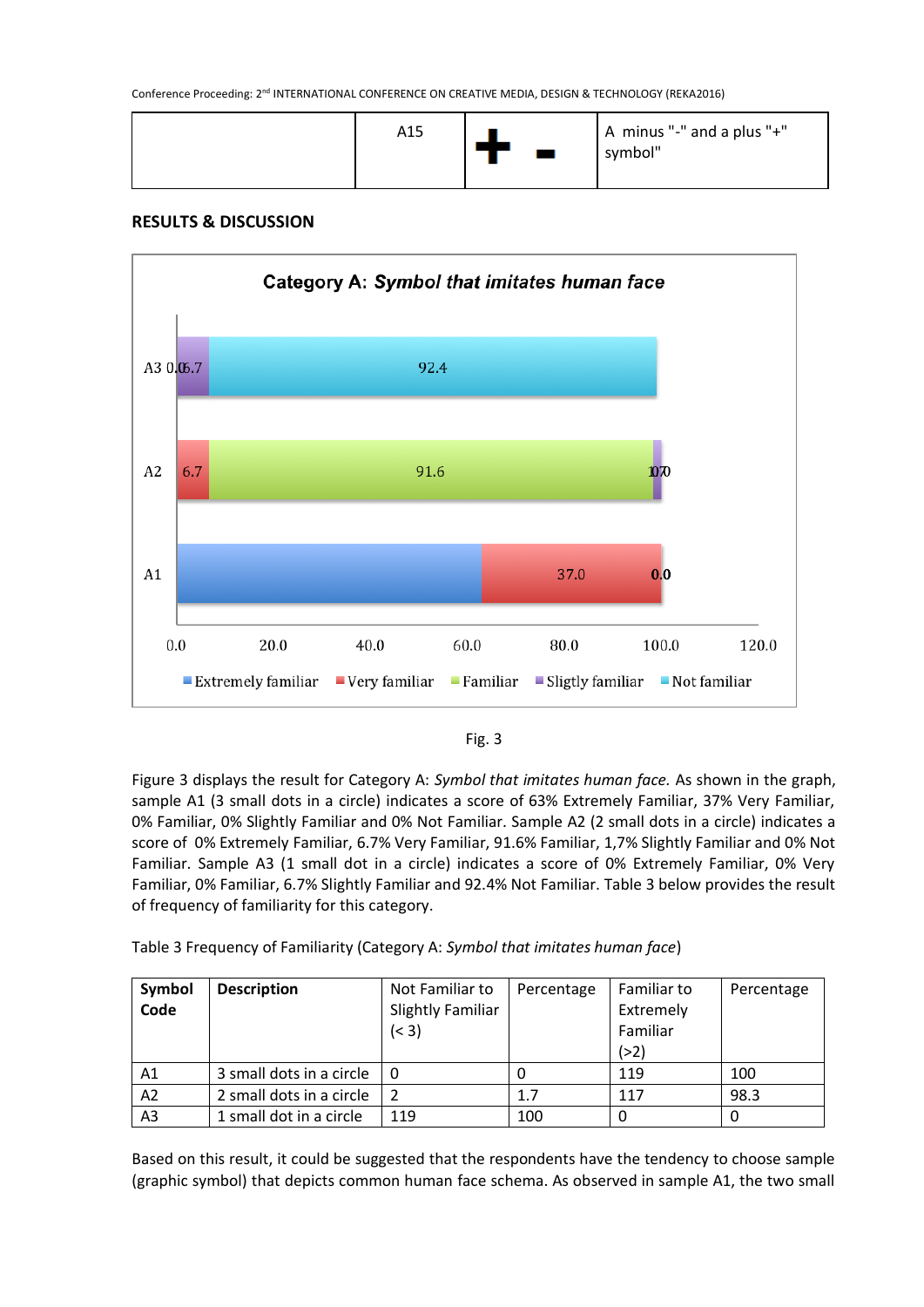dots at upper level can be easily attributed as two eyes whereas a dot at lower level is interpreted as a mouth even though all of the dots are all identical. The circle, which encloses the three dots could be interpreted as a head thus completes a face. In relation, respondents are also responsive towards the anthropomorphic stimuli in sample A2. The two dots are easily associated with eyes even without the third dot at lower level. In sample A3, majority of the respondents rate it lower probably because they could not attributes human characteristic since it only shows a single dot in the center. This finding in a way conforms that basic elements namely dots and circle can be manipulated to entice audience.



|--|--|

Figure 4 indicates the result for category B: S*ymbol that imitates human eyes.* As shown in the graph, sample A4's scores (3 big dots crowding in a circle) are 0% Extremely Familiar, 0% Very Familiar, 1.7% Familiar, 90.8% Slightly Familiar and 7.6% Not Familiar. Sample A5's scores (3 small dots placed in the center of a circle) are 0% Extremely Familiar, 0% Very Familiar, 90.8% Familiar, 9.2% Slightly Familiar and 0% Not Familiar. Sample A6's scores (3 small dots placed near the outer ring of a circle) are 16.8% Extremely Familiar, 82.4% Very Familiar, 0.8% Familiar, 0% Slightly Familiar and 0% Not Familiar. Table 4 below provides the result of frequency of familiarity for this category.

Table 4 Frequency of Familiarity (Category B: S*ymbol that imitates human eyes*)

| Symbol<br>Code | <b>Description</b>                                        | Not Familiar to<br><b>Slightly Familiar</b><br>(< 3) | Percentage | Familiar to<br>Extremely<br>Familiar<br>( > 2) | Percentage |
|----------------|-----------------------------------------------------------|------------------------------------------------------|------------|------------------------------------------------|------------|
| A4             | 3 big dots crowding in<br>a circle                        | 117                                                  | 98.3       | $\overline{2}$                                 | 1.7        |
| A <sub>5</sub> | 3 small dots placed in<br>the center of a circle          | 11                                                   | 9.2        | 108                                            | 90.8       |
| A <sub>6</sub> | 3 small dots placed<br>near the outer ring of<br>a circle | $\mathbf 0$                                          | 0          | 119                                            | 100        |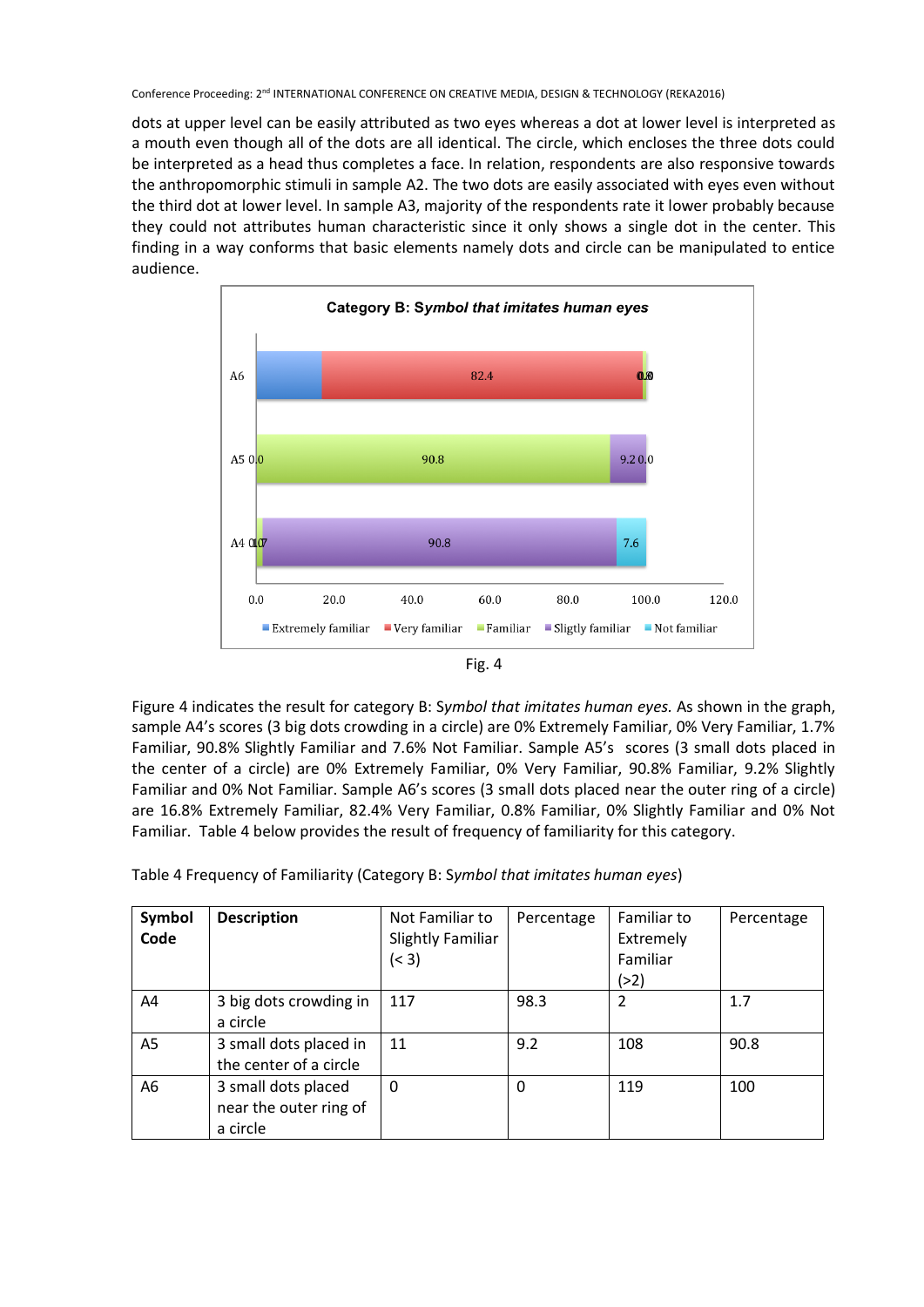As observed in sample A4, majority of the respondents rate the symbol low in terms of familiarity of perceived anthropomorphism. This is probably because the symbol looks incongruous due to the size of the dots, which does not represent human eyes. Hence, the size of the eyes is crucial for viewer to sense anthropomorphism. On the other hand, sample A5 is much more familiar in terms of human characteristic. Hence this result concludes that basic shapes such as circle and dots are one of the important elements of anthropomorphic stimuli that can attract attention.





Figure 5 indicates the score of category C: S*ymbol that imitates a robot face.* As shown in the graph, sample A7 (3 small dots in a circle) scores 0% Extremely Familiar, 0% Very Familiar, 0% Familiar, 75.6% Slightly Familiar and 24.4% Not Familiar. Sample A8 (3 small squares in a big square) shows the score of 10.1% Extremely Familiar, 89.9% Very Familiar, 0% Familiar, 0% Slightly Familiar and 0% Not Familiar. Sample A9 (3 small triangles in a big triangle) shows the score of 0% Extremely Familiar, 0% Very Familiar, 18.5% Familiar, 81.5% Slightly Familiar and 0% Not Familiar. Table 5 below provides the result of frequency of familiarity for this category.

| Symbol         | <b>Description</b>       | Not Familiar to          | Percentage | Familiar to | Percentage |
|----------------|--------------------------|--------------------------|------------|-------------|------------|
| Code           |                          | <b>Slightly Familiar</b> |            | Extremely   |            |
|                |                          | (< 3)                    |            | Familiar    |            |
|                |                          |                          |            | (>2)        |            |
| A7             | 3 small dots in a circle | 119                      | 100        |             |            |
| A <sub>8</sub> | 3 small squares in a big | 0                        | 0          | 119         | 100        |
|                | square                   |                          |            |             |            |

Table 5 Frequency of Familiarity (Category C: S*ymbol that imitates a robot face*)

A9 3 small triangles in a big triangle

As predicted, majority of the respondents give a higher score for sample A8. One of the reasons is that the square shape seems to resemble a robot face more than a human. In conjunction, sample A9 is also perceived as a robot face due to its incongruous appearance.

97 81.5 22 18.5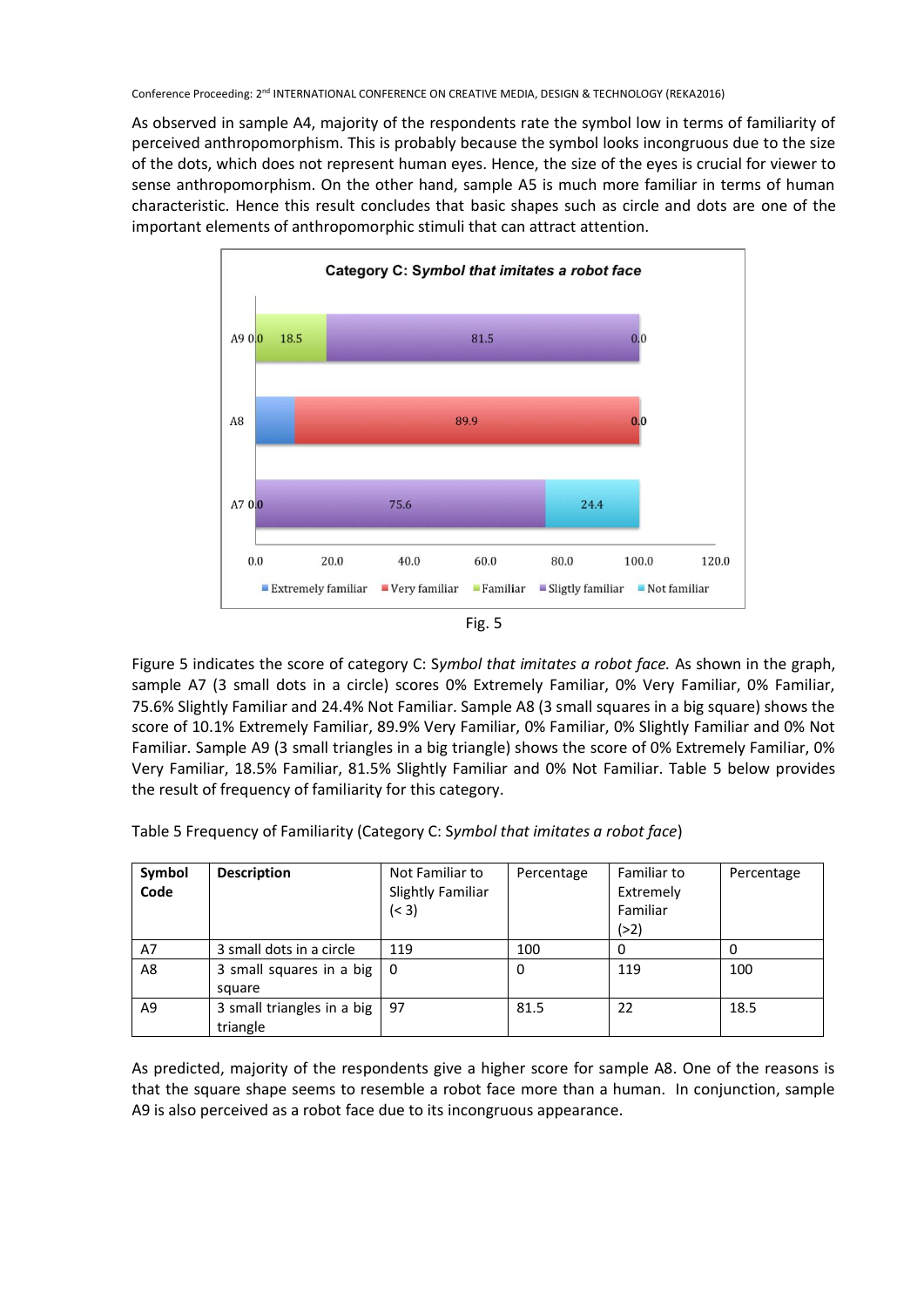

| т<br>۰.<br>× |
|--------------|
|--------------|

Figure 6 indicates the score of Category D: *Symbol that suggests a smile*. Sample A10 (half circle line) shows the score of 16% Extremely Familiar, 84% Very Familiar, 0% Familiar, 0% Slightly Familiar and 0% Not Familiar. Sample A11 (short horizontal line) shows the score of 0% Extremely Familiar, 0% Very Familiar, 50.4% Familiar, 49.6% Slightly Familiar and 0% Not Familiar. Sample A12 (short diagonal line) shows the score of 0% Extremely Familiar, 0% Very Familiar, 0% Familiar, 17.6% Slightly Familiar and 82.4% Not Familiar. Table 6 below provides the result of frequency of familiarity for this category.

| Symbol | <b>Description</b>    | Not Familiar to          | Percentage | Familiar to | Percentage |
|--------|-----------------------|--------------------------|------------|-------------|------------|
| Code   |                       | <b>Slightly Familiar</b> |            | Extremely   |            |
|        |                       | (< 3)                    |            | Familiar    |            |
|        |                       |                          |            | ( > 2)      |            |
| A10    | Half circle line      | O                        |            | 119         | 100        |
| A11    | Short horizontal line | 59                       | 49.6       | 60          | 50.4       |
| A12    | Short diagonal line   | 119                      | 100        |             |            |

Table 6 Frequency of Familiarity (Category D: *Symbol that suggests a smile*)

In this category, we discover that there is a strong acceptance on symbol that suggests a smiley expression. As shown in the result, sample A10 featuring a half circle line is perceived as a smiley line even there is no indication of eyes or face feature. In sample A11, it seems that the respondents have mixed judgment whether or not a short horizontal line can be interpreted as an expression of a mouth.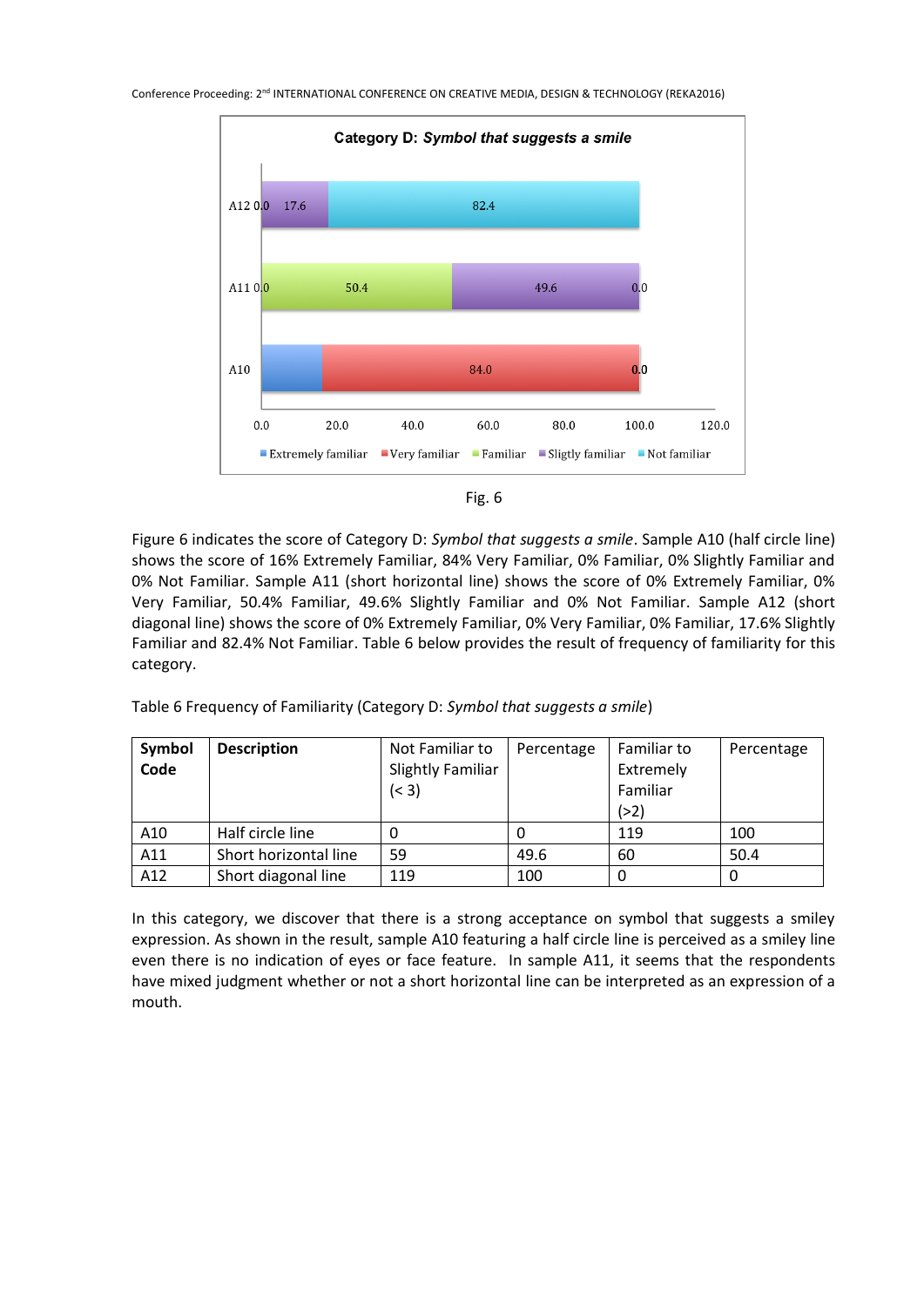

Figure 7 indicates the score of Category E: *Symbol that evokes emotional meaning*. As shown in the graph, A13 (A colon " : " and close bracket ")" scores are 21.8% Extremely Familiar, 78.2% Very Familiar, 0% Familiar, 0% Slightly Familiar and 0% Not Familiar. Sample A14 (3 small squares in a big square) scores are 0% Extremely Familiar, 0% Very Familiar, 0% Familiar, 10.9% Slightly Familiar and 88.2% Not Familiar. Sample A15 (3 small triangles in a big triangle) scores are 0% Extremely Familiar, 0% Very Familiar, 0% Familiar, 0% Slightly Familiar and 100% Not Familiar. Table 7 below provides the result of frequency of familiarity for this category.

| Table 7 Frequency of Familiarity (Category E: Symbol that evokes emotional meaning) |  |  |
|-------------------------------------------------------------------------------------|--|--|
|-------------------------------------------------------------------------------------|--|--|

| Symbol<br>Code | <b>Description</b>                                  | Not Familiar to<br><b>Slightly Familiar</b><br>(< 3) | Percentage | Familiar to<br>Extremely<br>Familiar<br>(>2) | Percentage |
|----------------|-----------------------------------------------------|------------------------------------------------------|------------|----------------------------------------------|------------|
| A13            | A colon ": " and close<br>bracket")" symbol         | 0                                                    | 0          | 119                                          | 100        |
| A14            | A semi-colon ";" and<br>greater than ">"<br>symbol" | 119                                                  | 100        | $\Omega$                                     | 0          |
| A15            | A minus "-" and a<br>plus "+" symbol"               | 119                                                  | 100        | 0                                            | 0          |

As expected, sample A13, which features a colon and a close bracket is familiar among respondents. Categorized under punctuation symbol, the colon and the close bracket can also be seen as a pleasant smiley face. The fact is that this particular symbol is commonly found in social media, which is used to compliment a message and to give quick response. However, the drawback is that the smiley expression will not work if either the colon or the close bracket is not visible. In regards sample A14 and sample A15, it appears that neither one is perceived to be anthropomorphic.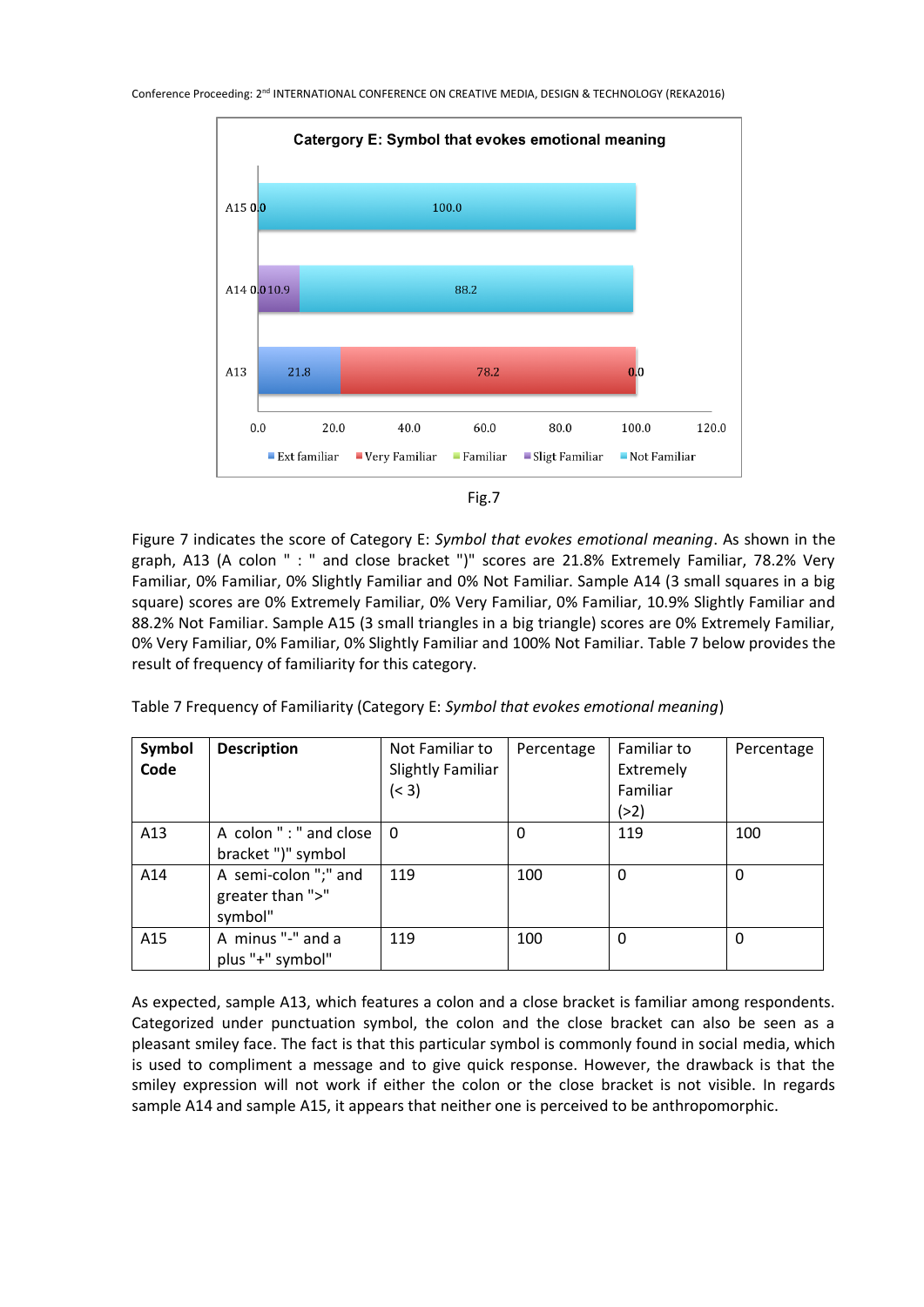## **CONCLUSION**

A brand is a marketing agent that is mandatory in the commerce world. Hence the artwork and the communication aspect of a successful brand does not solely depend on visual appeal rather it will also need a motivational factor called anthropomorphism. In this study, we have conducted a survey to establish understanding regarding viewer's perception towards anthropomorphic stimuli in brand design. The results show that graphic symbols featuring familiar anthropomorphic stimuli are rated higher than those with less familiar anthropomorphism. In addition, we also discovered that majority of the respondent have the tendency to judge the graphic symbols emotionally. For example, one of the samples, which contains punctuation symbols, a colon and a close bracket, is rated higher by respondents. This is simply because the colon containing two dots is perceived as eyes whereas the close bracket is seen as a smile. We conclude that anthropomorphism is not only a natural perception but possesses the ability to enhance the visual appeal of brand design and establish relationship with consumer.

# **ACKNOWLEDGEMENTS**

The authors would like to acknowledge the Ministry of Higher Education (MOHE) for sponsoring this work under the Fundamental Research Grant Scheme (FRGS) with sponsorship file no FRGS/1/2015/SS03/UITM/02/7.

# **REFERENCES**

- Aggawarl, P. & McGill, A.L. (2007). Is That Car Smiling at Me? Schema Congruity as a Basis for Evaluating Anthropomorphized Products. J*ournal of Consumer Research*, *34 (4)*, 468-479
- Barrett, l. (2011). Beyond the Brain: How Body and Environment Shape Animal and Human Minds**.** *J Undergrad Neurosci Educ.12(1)*, R1–R2
- Berman, A. (2014). A Smile is forever on the Amazon. Retrieved February 23 from http://www.vmastoryboard.com/case-stories/2648/turner\_duckworth\_amazon\_smile\_logo/
- Chartrand, T., Fitzsimons, G.M., & Fitzsimons, G.J. (2008). Automatic effects of anthropomorphized objects on behavior. *Social Cognition,* 26(2), 198-209
- Choi, Y.K, Miracle, G.E. & Biocca,F. (2001). The Effects of Anthropomorphic Agents on Advertising Effectiveness and the Mediating Role of Presence. Journal of Interactive Advertising. 2(1).19- 32. doi:10.1080/15252019.2001.10722055
- De Chernatony. L. (2006). *From Brand Vision to Brand Evaluation*: *The Strategic Process of Growing and Strengthening Brand.* Burlington, MA: Elsevier
- Epley, N., Waytz, A., & Cacioppo, J.T. (2007).On seeing human: a three-factor theory of anthropomorphism.*Psychol Rev.114(4*), 864-86

Guthrie, E. S. (1995). Faces in the cloud: A new theory of religion. New York: Oxford University Press

Glocker, M. L., Langleben, D. D., Ruparel, K., Loughead, J. W., Gur, R. C., & Sachser, N. (2009). Baby schema in infant faces induces cuteness perception and motivation for caretaking in adults. *Ethology,15(3)*, 257-263. doi:1439-0310.2008.01603.x

Henderson, P.W. & Cote, J.A. (1998). Guidelines for selecting or modifying logos. *Journal of Marketing*.62( 2). 14-30.